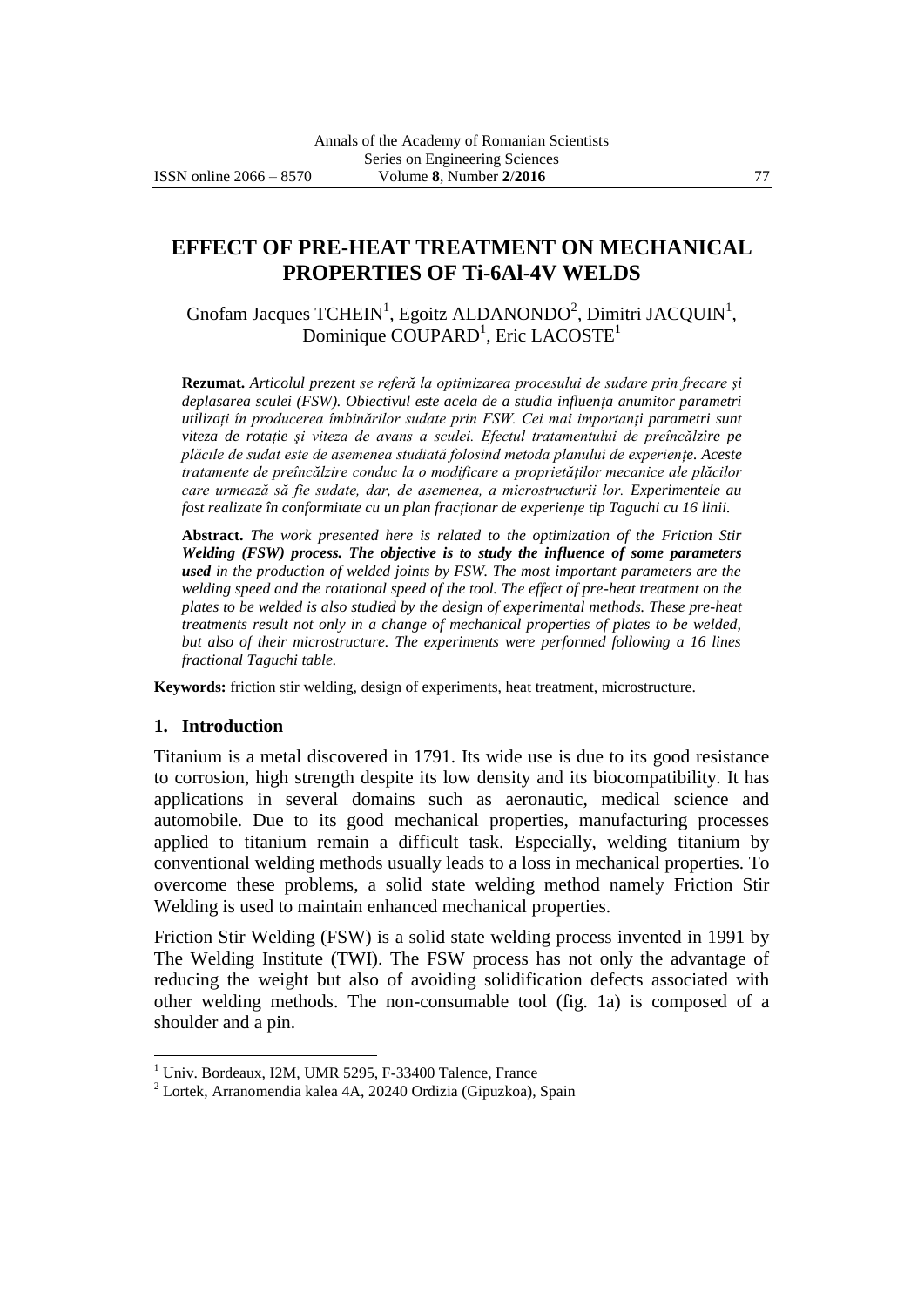As shown on fig. 1, the process consists of three phases: (b) rotating tool plunging in the work piece, (c) tool displacement along the joint line and (d) tool removal from the work piece.

After microscopic observations of a FSW weld, it can be divided in five different zones (figure 2):

- The base metal (BM): it is the most distant part from the welding centre. It does not undergo any significant modification. Its thermo-mechanical properties remain unchanged.

- The Heat Affected Zone (HAZ): It undergoes a change of microstructure due to the increase of the temperature. There is no plastic strain in this zone, but fractures often occur there during tensile tests [1].

- The Thermo-Mechanically Affected Zone (TMAZ): This area undergoes plastic deformation. In the case of titanium welds (or its alloys), this area is often absorbed by the nugget; both zones then form the Stirred Zone (SZ).

- The nugget: it is the centre of the weld. The strains are greater there and usually exceed 10 [2]. Temperatures in the nugget of Ti-6Al-4V FSW welds often reach 1500 K [3].

- The flow arm: it is a forged zone just below the tool shoulder. Its mechanical properties are similar to those of the nugget.



**Fig. 1**. Representation of the FSW process: (a) FSW tool (b) tool plunging (c) welding (d) tool removal.

Many studies have been conducted on mechanical properties of Friction Stir Welds. The materials commonly welded are metals such as aluminium alloys, titanium alloys and steels. In this paper, we will present the effect of different friction stir welding parameters on Ti-6Al-4V titanium alloy welds by design of experiments (DOE) method.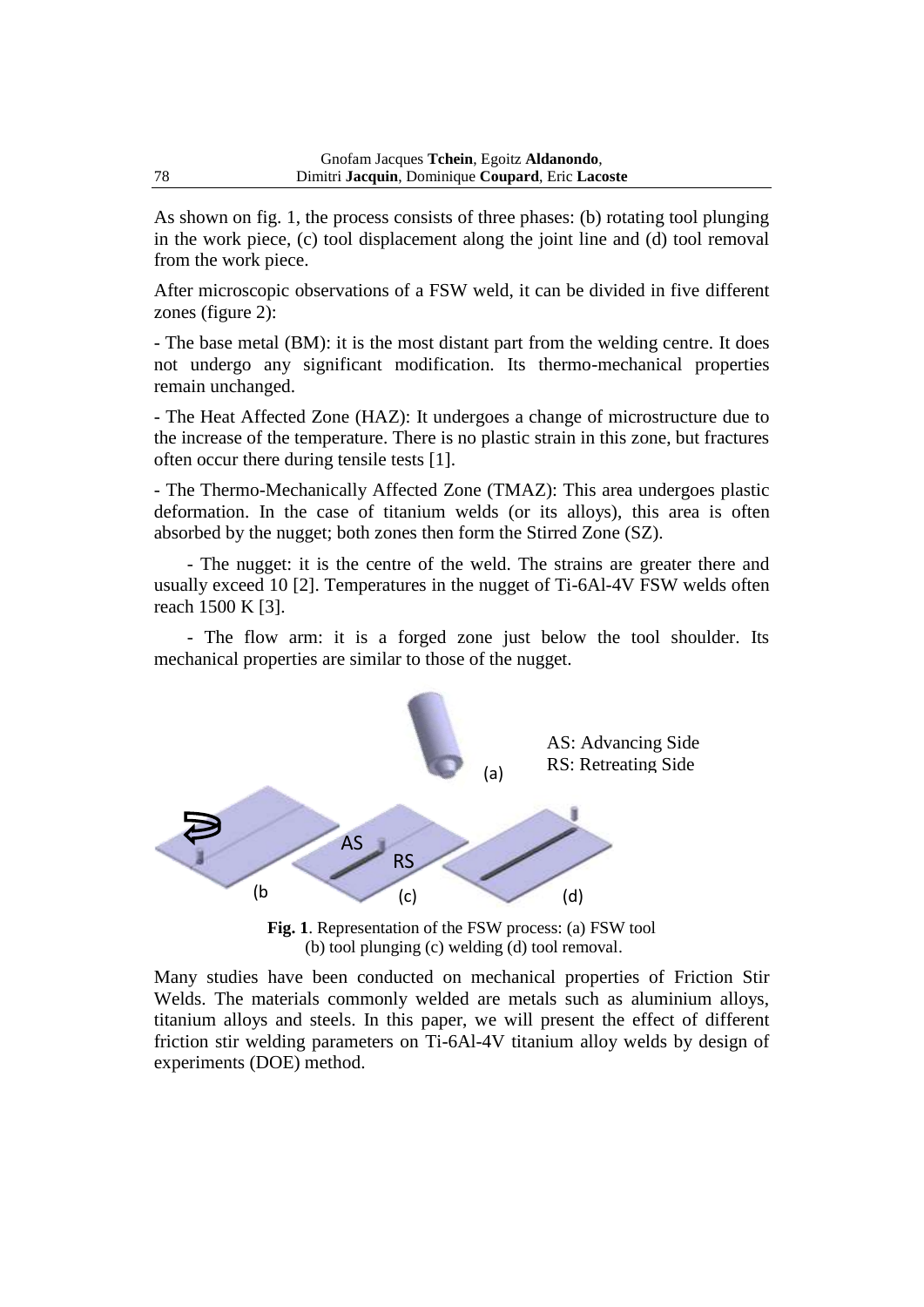

**Fig. 2.** Decomposition of the welded zone.

## **2. A review on previous FSW studies**

In FSW, DOE method usually helps to study the effect of welding parameters on the mechanical and structural properties of the welds.

Kasman investigated on multi response optimization for dissimilar friction stir butt welding of AA6082-T6/AA5754-H111 [4]. He reported that the welding speed, the tool rotational speed and the shoulder diameter to pin diameter ratio (D/d) have a significant effect on ultimate tensile strength and elongation.

Zhang et al. studied the microstructural and mechanical properties of Ti-6Al-4V weld joints for different welding and rotational speeds. They found that high rotational speeds lead to lower hardness and tensile strength [1]. In the stirred zone, they observed a fully lamellar microstructure and a duplex structure in the heat affected zone.

Other researchers studied the effect of rotational speed on the microstructure of Ti-6Al-4V welds [5].

Their welds showed two different microstructures in the stirred zone, consisting of lamellar and equiaxe structures.

Liu et al. investigated the microstructural characteristics and mechanical properties of friction stir welded joints of Ti–6Al–4V titanium alloy [6].

The welds exhibited a duplex structure in the stirred zone. Hardness and tensile strength in the welded zone were lower than in the base material.

Edwards and Ramulu determined experimentally peak temperatures during friction stir welding of Ti–6Al–4V with thermocouples [3].

By varying the welding and rotational speeds, they concluded that rotational speed has the dominant effect on the peak temperature and the welding speed has control on exposure time at peak temperatures.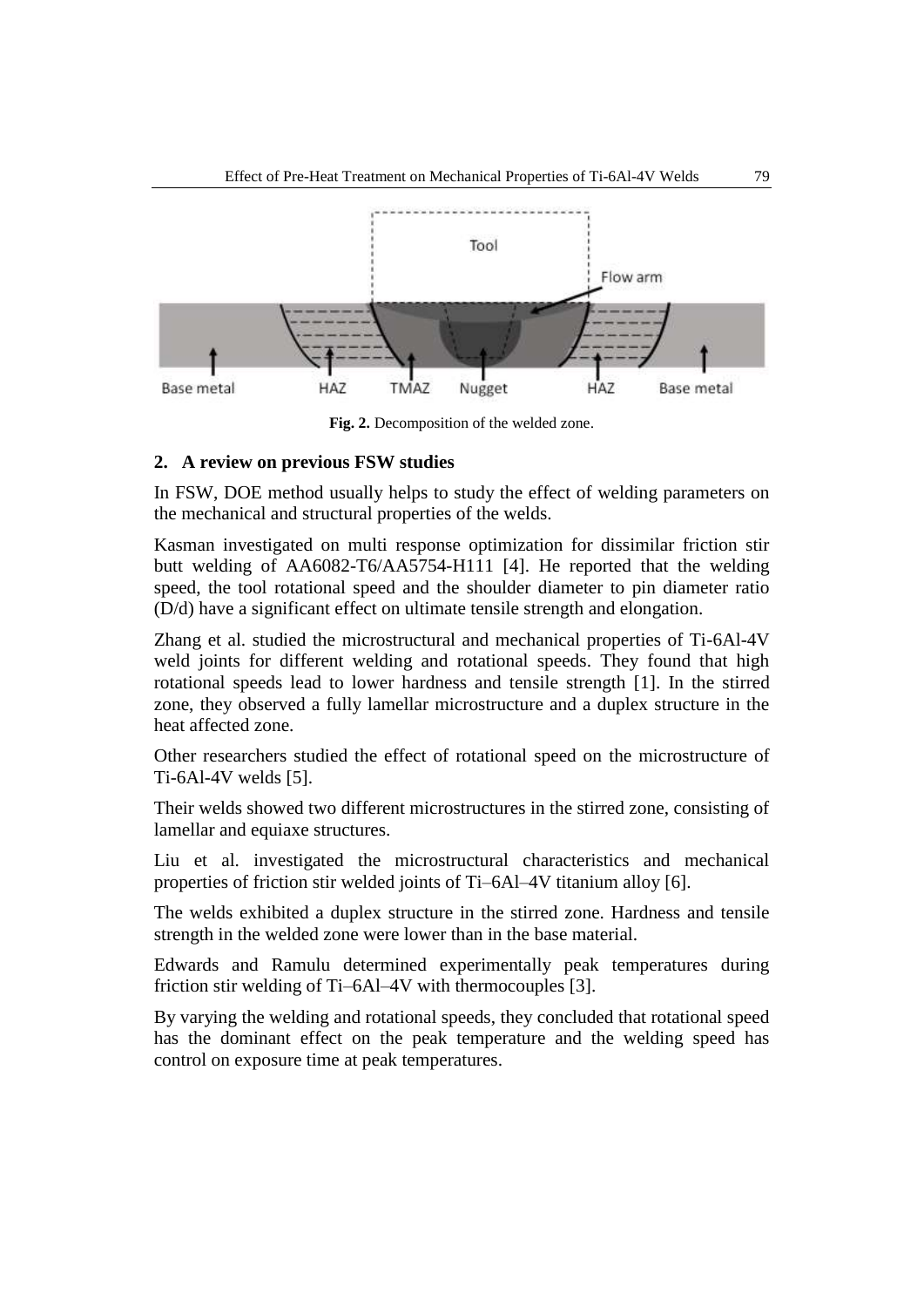## **3. Experimental work**

The received Ti-6Al-4V plates were 5 mm thick annealed with an equiaxe structure (fig. 3a). In order to study the effect of a pre-heat treatment, three different heat treatments were applied. Many heat treatments can be applied to metallic materials. The most common for titanium alloys are annealing and solution treatment. Solution treatments are done above the phase change temperature called *beta transus*. The *beta transus* temperature of Ti-6Al-4V alloy is ~995°C [7]. Three heat treatments were done, giving rise to three microstructures (fig.3b-d) with different mechanical properties.

The first one is a solution treatment at 1050° during 35 minutes followed by air cooling. This treatment gave rise to a fine lamellar structure with a higher Vickers Hardness than the equiaxe one. The second heat treatment is a solution treatment at 1050° during 35 minutes followed by furnace cooling. A coarse lamellar structure was obtained with the lowest Vickers Hardness. The last treatment is an annealing at 950°C during 15 minutes air cooled followed by aging during 4 hours and air cooled. This treatment led to a duplex structure.



**Fig. 3.** Different microstructures obtained: (a) fine equiaxe, (b) duplex, (c) coarse lamellar, (d) fine lamellar.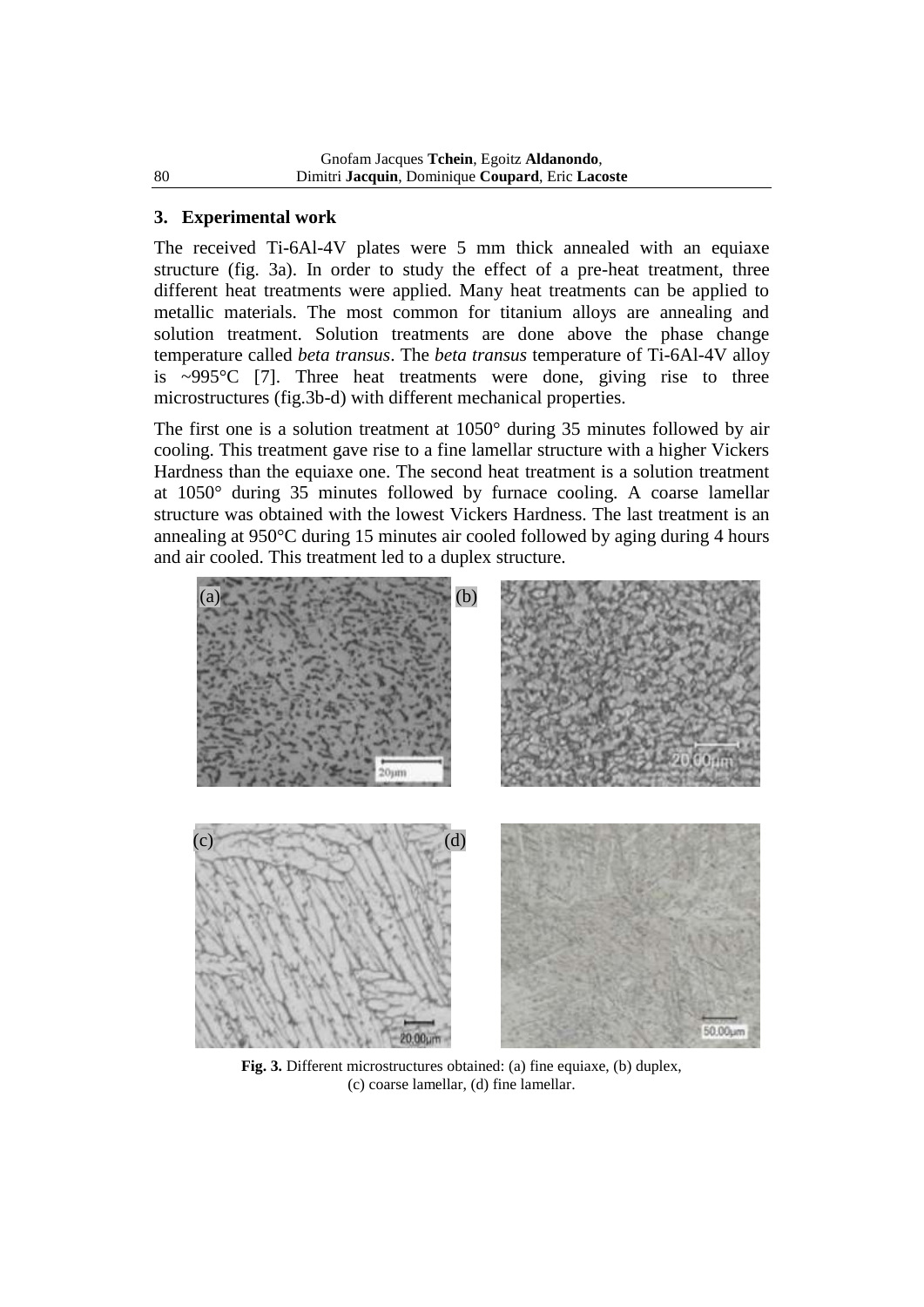In order to study the effect of welding speed and rotational speed on the properties of the welds, different values of these parameters were used.

The design of experiments method was employed to reduce the number of experiments. We used the well-known Taguchi method [8] with a  $L_{16}(4^5)$  table. Some calibration tests were made in order to determine an adequate range for each parameter. Finally, the experimental design matrix used is given in table 1.

The FSW machine used in this study has a water cooling system to keep the temperature of the spindle and the tool as low as possible.

Argon gas was used as shielding gas to prevent the welds from oxidation. Before welding, the plates were clamped to a stainless steel backing plate. A W-25Re tool with a concave shoulder and a conical pin was used to make full matter penetration.

| <b>Sample</b>    | Microstructure (A)      | Speed (B)<br>(mm/min) | <b>Rotation (C)</b><br>(rpm) |
|------------------|-------------------------|-----------------------|------------------------------|
| 1                | 1                       | 50                    | 400                          |
| $\boldsymbol{2}$ | $\mathbf{1}$            | 65                    | 420                          |
| 3                | $\mathbf{1}$            | 80                    | 440                          |
| 4                | $\mathbf{1}$            | 95                    | 460                          |
| 5                | $\boldsymbol{2}$        | 50                    | 420                          |
| 6                | $\boldsymbol{2}$        | 65                    | 400                          |
| 7                | $\boldsymbol{2}$        | 80                    | 460                          |
| 8                | $\boldsymbol{2}$        | 95                    | 440                          |
| 9                | 3                       | 50                    | 440                          |
| 10               | 3                       | 65                    | 460                          |
| 11               | 3                       | 80                    | 400                          |
| 12               | 3                       | 95                    | 420                          |
| 13               | $\overline{\mathbf{4}}$ | 50                    | 460                          |
| 14               | $\overline{\mathbf{4}}$ | 65                    | 440                          |
| 15               | $\overline{\mathbf{4}}$ | 80                    | 420                          |
| 16               | $\overline{\mathbf{4}}$ | 95                    | 400                          |

**Table 1.** Experimental design matrix

#### Microstructures:

1= Fine equiaxe,  $2 = \text{Coarse lamellar}$ ,  $3 = \text{Fire lamellar}$ ,  $4 = \text{Duplex}$ .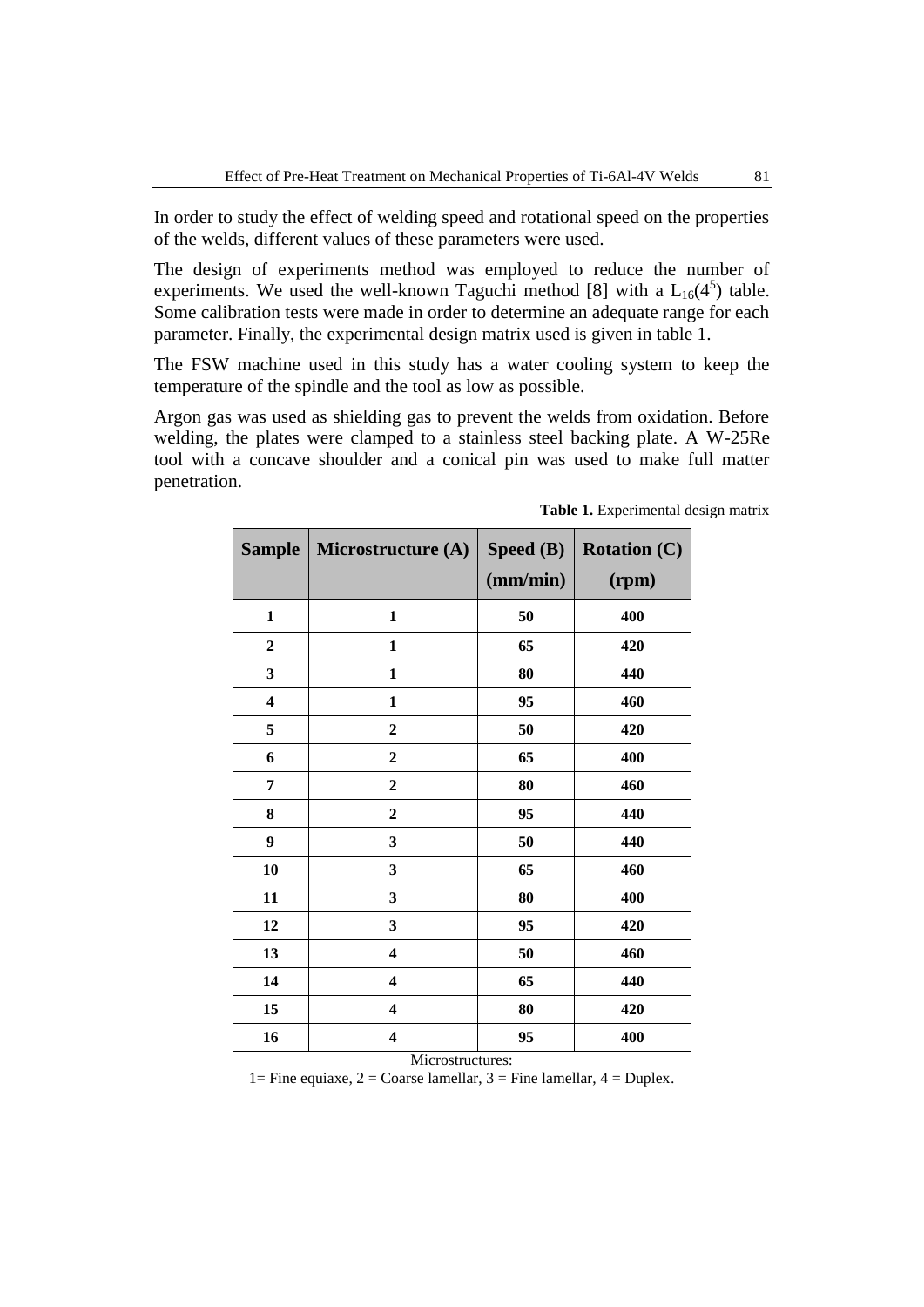### **4. Results and discussion**

Vickers hardness (figure 4) measured across the welded section at mid thickness shows that the hardness is not the same in each welding zone.

In the HAZ, it is smaller than in the BM.

The highest hardness is observed in the SZ.

This result is in good agreement with those obtained by other authors [1], [9].

There is no significant difference between the advancing side and the retreating side of the joints.

This variability in hardness results from significant microstructural changes that occurred during the FSW process.

The High hardness in the stirred zone should be attributed to a fine microstructure.



**Fig. 4.** Hardness profile in a sample welded in condition 1.

### **Conclusions**

In this study, a design of experiment has been established to investigate the effect of various welding parameters on mechanical properties of FSW weld joints.

Different heat treatments were made on Ti-6Al-4V plates in order to investigate the influence of the initial microstructure on

- (a) the ease of welding and
- (b) the hardness profile.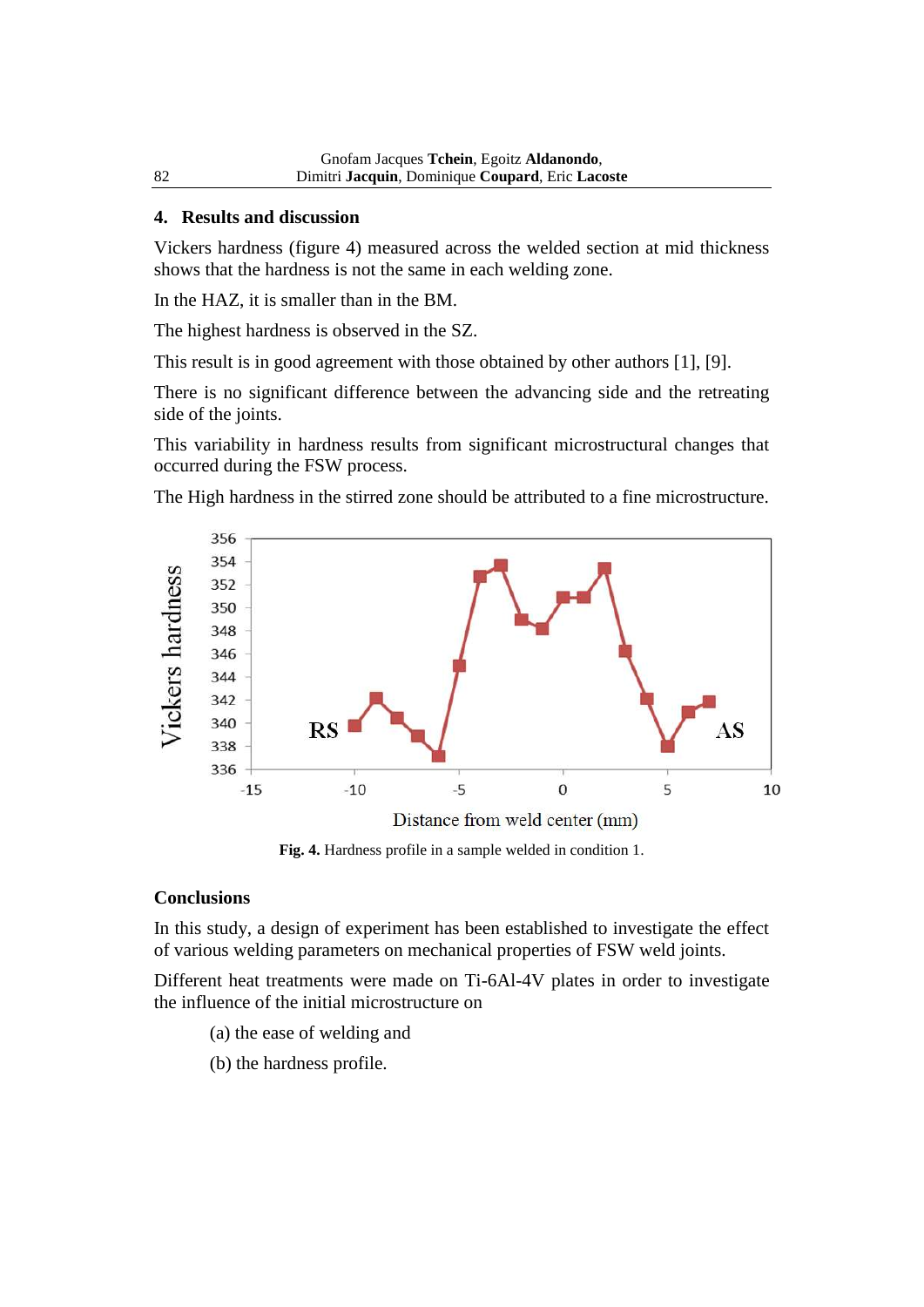A hardness test made across the weld showed a non-uniform profile due to drastic changes in microstructure.

Future work has to be done to characterize more in detail the different welding joints, i.e. microstructural observations and mechanical tests.

### **Acknowledgment**

This project has received support from the State managed by the French National Research,

The Agency (ANR) under the program Future Investments Excellence Initiative IdEx Bordeaux and bearing the reference ANR-10-IDEX-03-02.